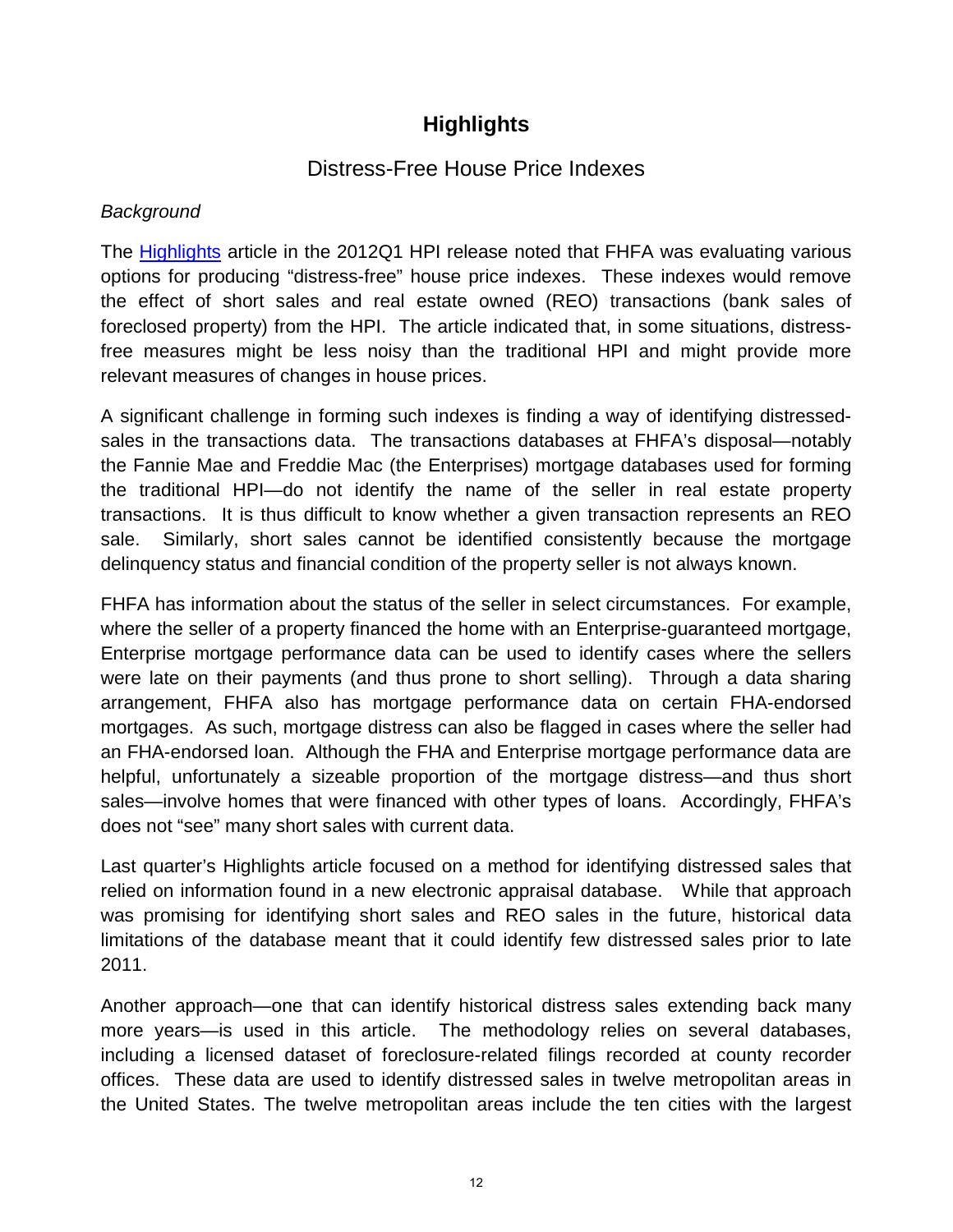peak-to-current price declines (as measured with FHFA's purchase-only metropolitan area indexes) plus the Atlanta-Sandy Springs-Marietta, GA Metropolitan Statistical Area and the San Francisco-San Mateo-Redwood City Metropolitan Division.

The identified distress sales are removed from the HPI estimation data sample in these areas and, when estimated on this new dataset, FHFA's standard repeat-transactions methodology is used to produce distress-free house price measures. To study the impact of short sales and REO transactions on price measures, distress-free versions of FHFA's "purchase-only" indexes—metrics constructed using sales prices from Enterpriseguaranteed purchase-money mortgages—are then compared to FHFA's standard purchase-only measures.

### *Methodology*

To identify short sales and REO sales in this analysis, three different databases are being used. The aforementioned mortgage performance data from the Enterprises and FHA comprise the first database. As indicated earlier, these data can be used to directly identify mortgage distress and REO sales where the sellers had Enterprise or FHA loans.

The second database includes information on foreclosure deeds recorded at county recorder offices. FHFA has licensed county deed recordations from DataQuick Information Systems for many counties throughout the country and, because the foreclosure process often culminates with certain types of deeds being recorded, deed information can be used to flag REO sales. For example, in California and Michigan, "Trustee Deeds Upon Sale" and "Sherriff's Deeds" are, respectively, used to convey property ownership after foreclosure auctions. Because, more often than not, banks take possession after foreclosure auctions, property transactions that occur after such deeds are recorded are likely to be bank sales.

The third database that can be used is a dataset FHFA recently licensed from CoreLogic. The dataset includes specific types of earlier-stage foreclosure filings that have been recorded at county recorder offices. In many jurisdictions across the country—including many counties in the twelve metropolitan areas analyzed here—certain types for formal notifications must be filed at the county recorder offices before the final phases of foreclosure can be completed. In California, for example, the first step in the foreclosure process involves the filing of a "Notice of Default" (NOD) which reports that a borrower is delinquent in his payments. In "judicial foreclosure" states where the foreclosure process is done through courts, *Lis Pendens* (LP) notices are filed to provide public notice of the existence of the foreclosure-related lawsuit.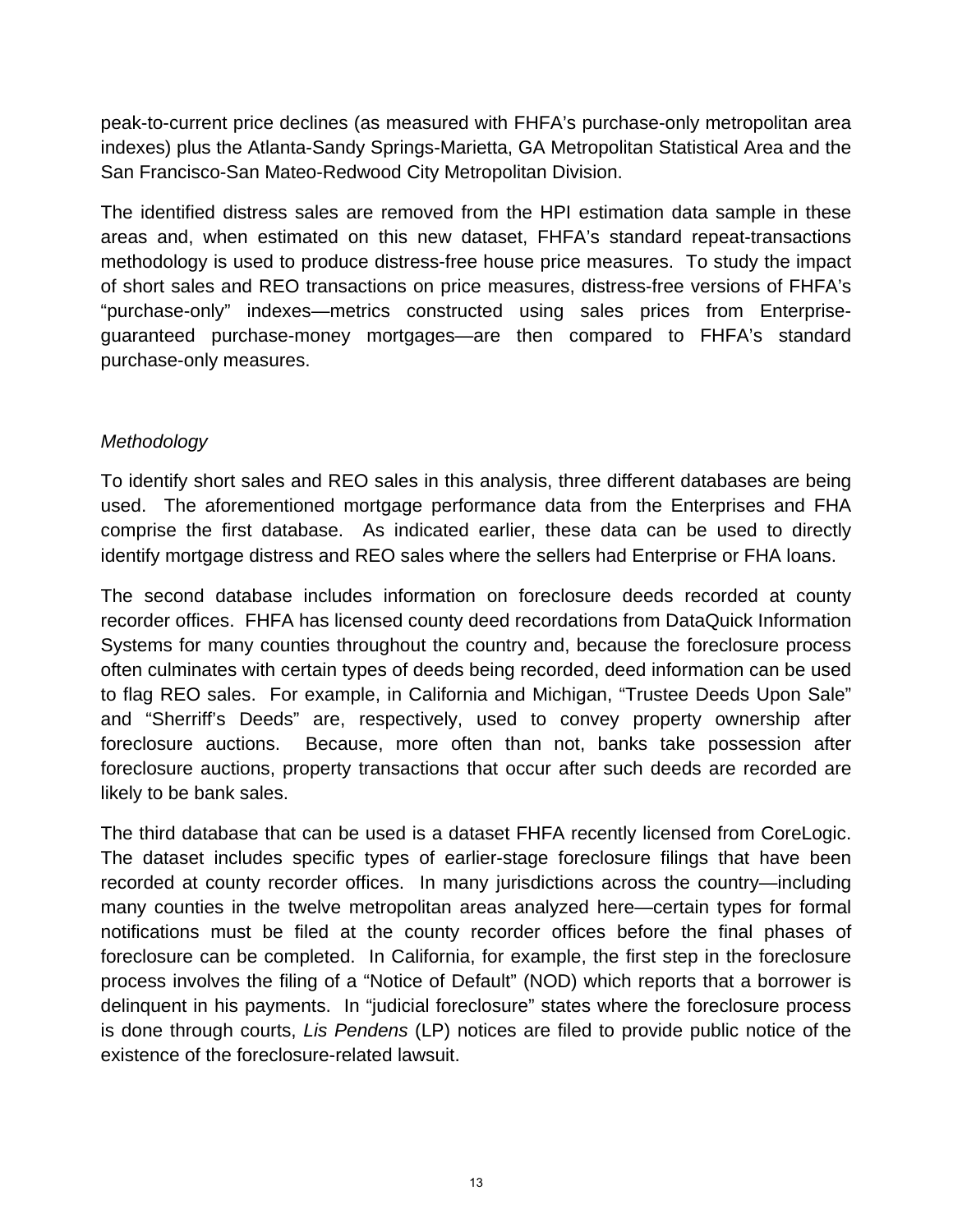This third dataset is particularly valuable because it can be used to identify short sales where sellers were in financial distress but did not have either an FHA or Enterprise mortgage. Because the notification-type filings (i.e., NODs and LPs) are registered for properties with all mortgage types—the dataset can be used to infer mortgage distress in cases where the seller had other types of financing (i.e., cases where FHFA's other datasets do not provide sufficient information).

In 2009, FHFA published an analysis that used NOD data to construct distress-free house price indexes in California.<sup>1</sup> The estimation strategy in that paper was simple and aligned with the approach used here: all property sales that occurred less than a year after an NOD filing were assumed to be short sales or REO transactions. After such observations were removed from the data sample, the index model was then re-estimated, thus forming a distress-free index.

Distress-free indexes are formed here using not only the earlier-stage foreclosure data, but also the other two databases identified above. The basic approach remains the same—all transactions that occur after some indication of distress are removed—but the new data sources are now used. Also, while the 2009 report focused on the state of California, the distress-free indexes reported here are for metropolitan areas in several different states.

To construct distress-free versions of FHFA's purchase-only indexes, transactions data are removed from the estimation data sample using a twelve-month rule. For a given transaction, if any of the three data sources report some type of distress associated with purchased property in the twelve months prior, then the transaction is flagged as "distressed" and removed. The specific indications of distress used include:

- 1. Enterprise or FHA mortgage delinquency was evident for the seller. The mortgage on the property is noted as having been "delinquent" if, at any point in the twelve months, the borrowers (i.e., the ultimate sellers) were two months or more delinquent on his payments.
- 2. Any one of the following was filed for the property in the preceding twelve months: a Trustee Deed Upon Sale, a Foreclosure Deed, a Sherriff's Deed, or Certificate of Final Judgment. As noted, these filings are associated with the conveyance of property ownership to banks in the final stage of foreclosure. Observed transactions that occur after such filings will tend to be REO sales.
- 3. Any of the following "notices" were filed: Notice of Default, Notice of Trustee Sale, or *Lis Pendens*.

 $\frac{1}{\sqrt{2}}$  . The contract of the contract of the contract of  $\frac{1}{\sqrt{2}}$ 1 See "The Impact of Distressed Sales on Repeat-Transactions House Price Indexes," FHFA Research Paper published May 27, 2009 (http://www.fhfa.gov/webfiles/2916/researchpaper\_distress%5b1%5d.pdf).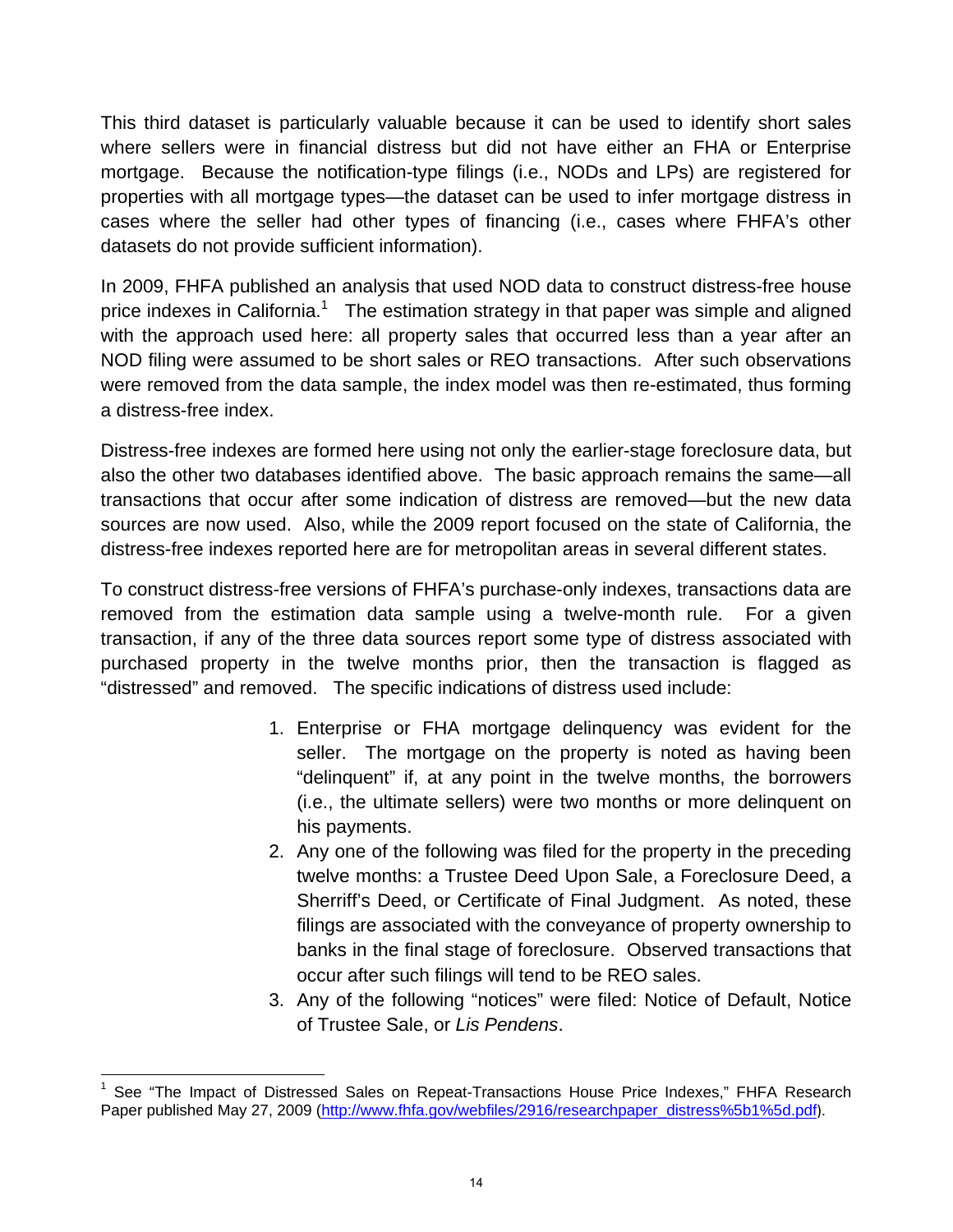Foreclosure practices—and the precise deeds and other recordations that reflect short sales and foreclosure completions—vary across states. Indeed, they can vary across different counties within the same state. Given this heterogeneity, the myriad types of filings that are sometimes evident even within the same jurisdiction, and the fact that FHFA has only just begun using the early-stage foreclosure data from CoreLogic, it should be noted that the precise decision rules identified above are subject to modification. In releasing distress-free indexes in the future, FHFA may refine these rules.

### *Estimates*

Using the 2012Q2 HPI data submissions from the Enterprises in conjunction with the data sources and methodology discussed above, Table 1 reports the share of distressed transactions in the HPI data sample over the last six quarters. These shares reflect the proportion of Enterprise purchase-money mortgages that financed homes that were sold by a seller who was in financial distress or was a bank (or other third party buyer of a foreclosed home).

Market observers have suggested that the share of distressed transactions sinks in the springtime as sales volumes for the "nondistressed" marketplace hit their seasonal highs. For the twelve cities analyzed here, Table 1 shows that the distressed sale share in the Enterprise sample generally fell between the first and second quarters in the last two years. This result was not evident for each of the twelve cities—some cities saw the increased shares. For the twelve cities in aggregate, however, it was true. Between the first and second quarters of 2012, for instance, the aggregate share of distressed sales in the twelve cities fell from 38.3 percent to 29.1 percent.

In general, the share of distressed sales in the Enterprise data sample (and undoubtedly in marketplace as a whole) is substantial and thus it i[s not surprisin](http://www.fhfa.gov/Default.aspx?Page=87)g that distress-free house price indexes, which are made available for download here, can differ significantly from the standard "full-sample" indexes. Table 2 provides summary statistics that compare, by city, these new distress-free indexes against the standard purchase-only indexes. The table compares price changes for the latest quarter, the last four quarters, and the last five years.

Consistent with the fact that the share of the distressed sales fell somewhat between the first and second quarters, the quarterly price changes for the distress-free indexes generally show smaller price increases than the standard purchase-only indexes. In effect, some of the measured price increases over the quarter appear to be the result of the decline in the distressed sale share. For the Atlanta metropolitan area, for example, a 10 percentage point decrease in the share of the distress appears to explain some of the 5.2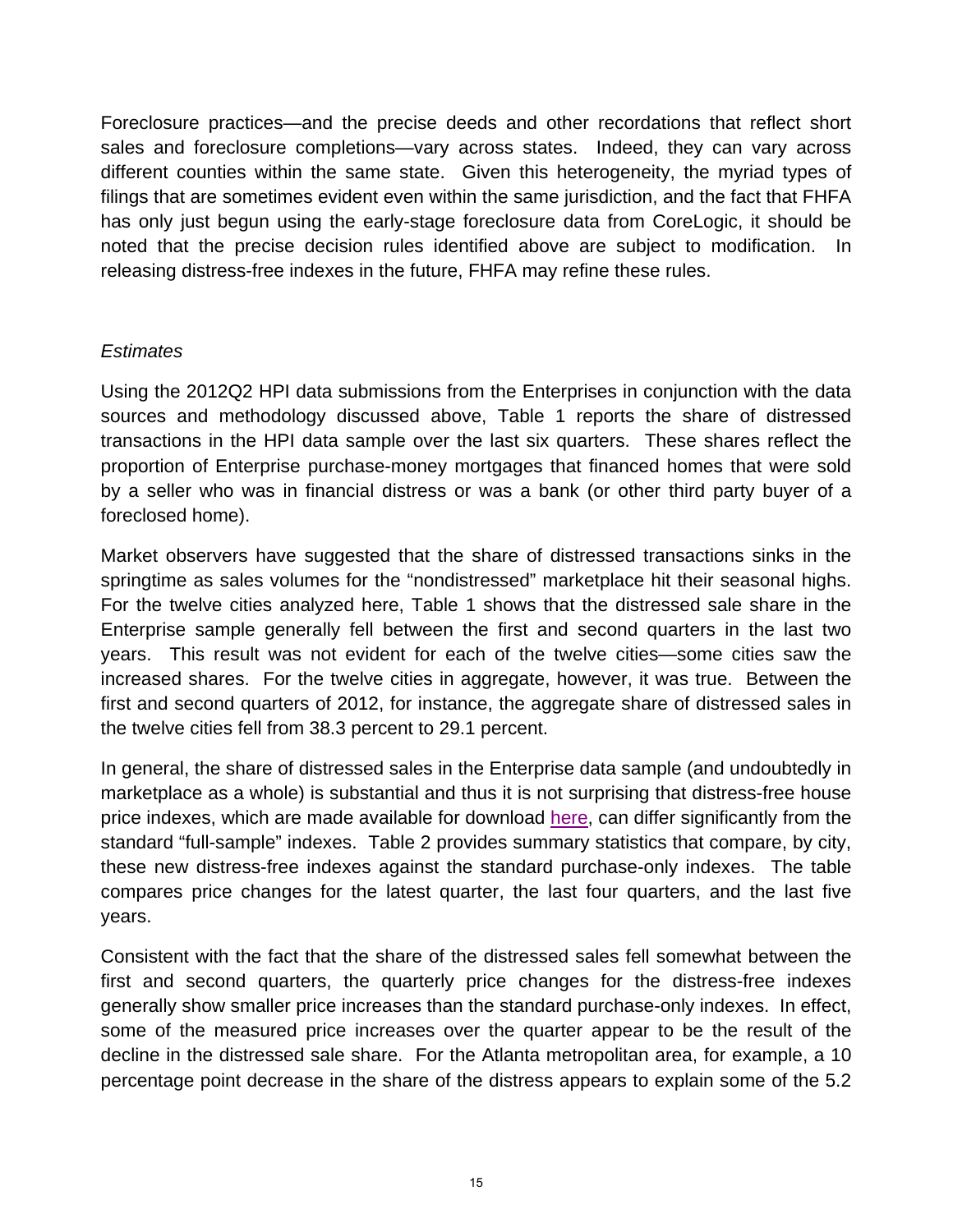percent price increase. The distress-free index shows only a 3.0 percent price rise over the quarter.

While the gap between the respective measurements of four-quarter price change estimates can also be significant, Table 2 reveals a relatively modest difference in the fiveyear price change estimates. It seems that quarter-to-quarter variations in the share of distressed sales drive some short-term price movements, but over the longer term, the respective measures do not diverge dramatically. Except for Atlanta, where the gap between the measured price declines is a significant 12.6 percentage points, the divergence is between 3 and 8 percentage points.

When comparing price changes reflected in the distress-free indexes against those in the full-sample metric, it should be noted that differences in the geographic mix of the respective samples may also explain part of gap between the measures. When distressed sales are removed from the data sample to form the distress-free metrics, there is an impact of the geographic representativeness of the data sample. The representation of specific sub-areas *within* each of the cities is altered when distressed sales are removed. Neighborhoods that saw the greatest numbers of distressed sales—neighborhoods which tended to have the largest price declines—will have smaller representation in the "distressfree" data sample. This means that, all else equal, the distress-free index will tend to show more modest price declines not only because they remove the direct effects of distressed sales, but also because they give less weight to price trends in neighborhoods with the greatest price declines.

#### *Commentary*

The distress-free indexes published in this Highlights article ought to be considered developmental in nature. FHFA intends to continue publishing such metrics with future HPI releases, but as noted, methodological refinements may be made. These enhancements likely will be focused on improving the accuracy with which distressed sales are identified.

FHFA would like to ensure that the indexes are constructed in a way that maximizes their usefulness for research and modeling purposes. Accordingly, FHFA welcomes public input. Comments, questions, and suggestions should be addressed to hpihelpdesk@fhfa.gov.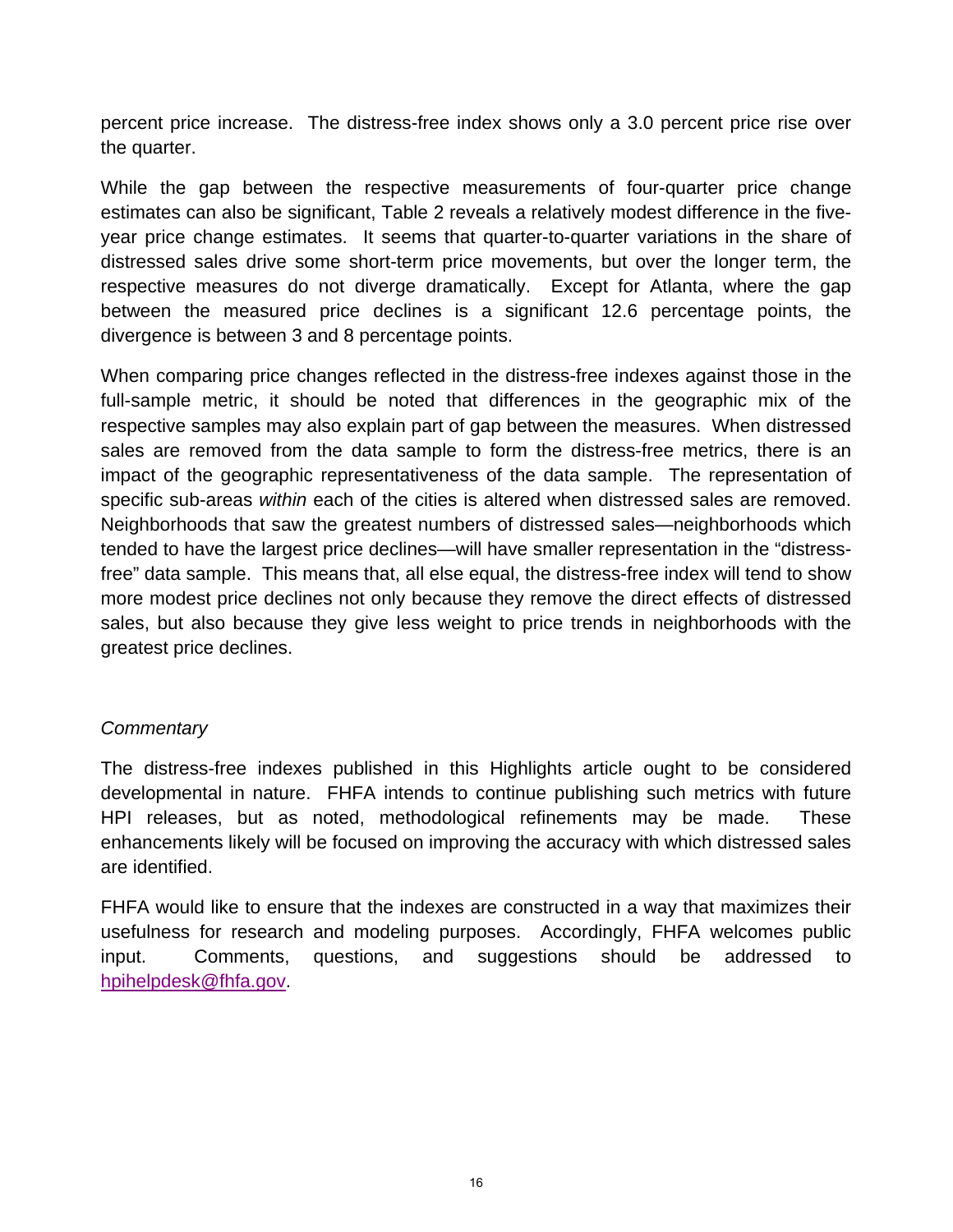# Table 1: Share of Distressed‐Sales in HPI Data Sample Fraction of Purchase‐Money Mortgages Occurring after Distress Indication

| Metropolitan Area                               | 2011Q1 | 2011Q2 | 2011Q3 | 2011Q4 | 2012Q1 | 2012Q2 |
|-------------------------------------------------|--------|--------|--------|--------|--------|--------|
| Atlanta-Sandy Springs-Marietta, GA              | 33.2%  | 34.1%  | 34.2%  | 37.8%  | 38.7%  | 28.3%  |
| Chicago-Joliet-Naperville, IL (MSAD)            | 26.0%  | 21.4%  | 17.0%  | 21.7%  | 24.9%  | 17.1%  |
| Los Angeles-Long Beach-Glendale, CA (MSAD)      | 39.5%  | 36.7%  | 34.9%  | 36.5%  | 38.8%  | 32.3%  |
| Miami-Miami Beach-Kendall, FL (MSAD)            | 38.4%  | 30.8%  | 24.3%  | 22.2%  | 28.8%  | 16.6%  |
| Oakland-Fremont-Hayward, CA (MSAD)              | 45.6%  | 39.8%  | 37.8%  | 41.0%  | 45.7%  | 33.2%  |
| Phoenix-Mesa-Glendale, AZ                       | 60.5%  | 62.0%  | 60.6%  | 55.6%  | 49.2%  | 40.4%  |
| Riverside-San Bernardino-Ontario, CA            | 62.0%  | 61.0%  | 60.3%  | 57.7%  | 59.3%  | 51.8%  |
| San Diego-Carlsbad-San Marcos, CA               | 40.0%  | 35.8%  | 35.2%  | 38.2%  | 36.8%  | 31.5%  |
| San Francisco-San Mateo-Redwood City, CA (MSAD) | 26.9%  | 21.7%  | 22.6%  | 25.3%  | 28.5%  | 18.9%  |
| Santa Ana-Anaheim-Irvine, CA (MSAD)             | 34.9%  | 32.2%  | 31.9%  | 35.2%  | 36.7%  | 29.2%  |
| Tampa-St. Petersburg-Clearwater, FL             | 35.0%  | 30.0%  | 25.9%  | 20.8%  | 21.6%  | 18.6%  |
| Warren-Troy-Farmington Hills, MI (MSAD)         | 31.2%  | 26.3%  | 19.2%  | 22.7%  | 26.2%  | 18.7%  |
| All 12 Metropolitan Areas                       | 41.6%  | 37.7%  | 35.1%  | 36.7%  | 38.3%  | 29.1%  |

Sources: Fannie Mae and Freddie Mac mortgage data, including mortgage performance records; FHA mortgage performance data; county recorder data from DataQuick Information Systems; Notice of Default, *Lis Pendens* and other foreclosure-related filings data licensed from CoreLogic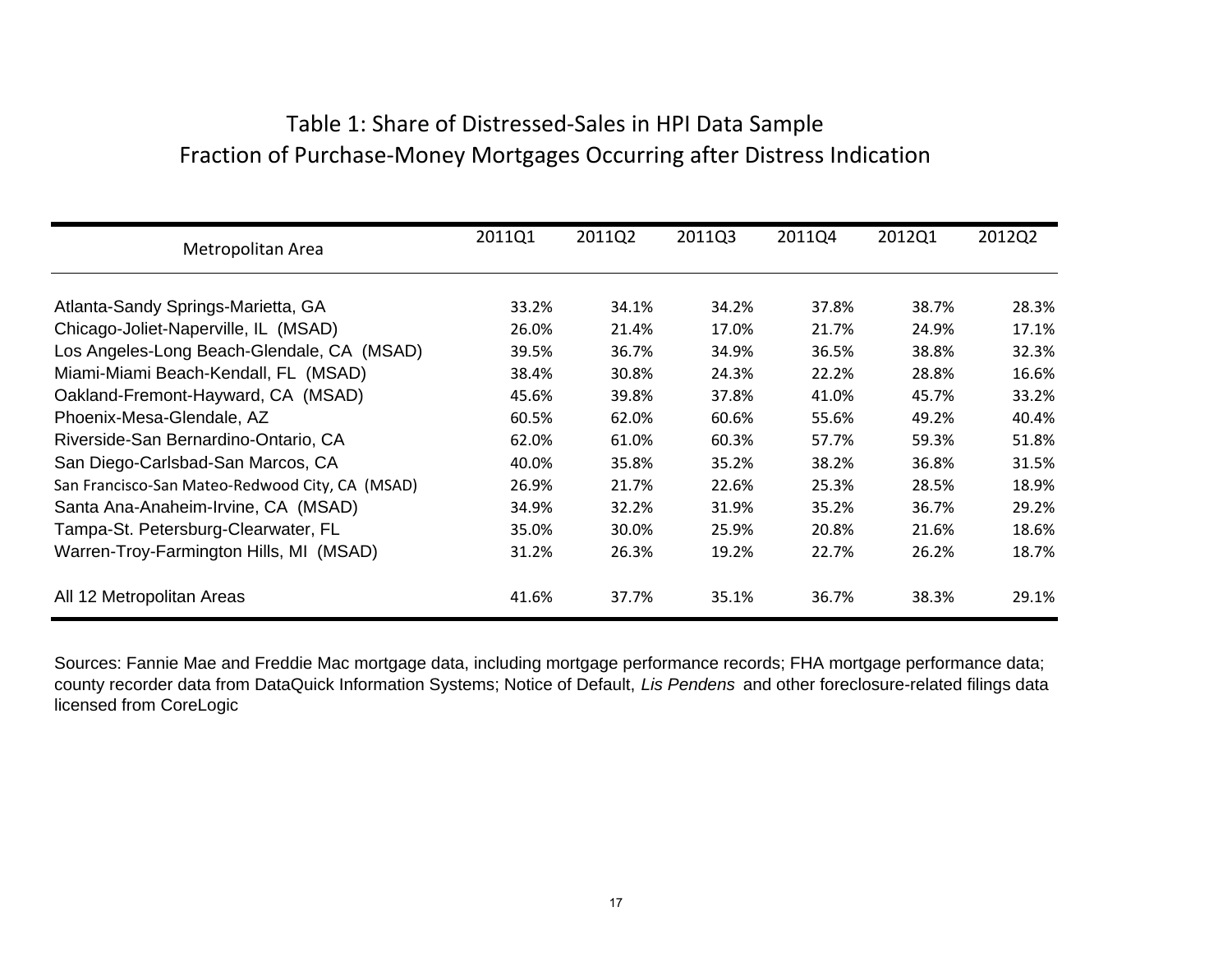# Table 2: Price Changes Measured with Purchase‐Only HPI Full Sample vs. Distress‐Free Indexes

(All Estimates are Seasonally Adjusted)

|                                                 | <b>Quarterly Change</b><br>(2012Q1-2012Q2) |               | Four-Quarter Change<br>$(2011Q2 - 2012Q2)$ |               | Five-Year Change<br>(2007Q2-2012Q2) |               |
|-------------------------------------------------|--------------------------------------------|---------------|--------------------------------------------|---------------|-------------------------------------|---------------|
| Metropolitan Area                               | <b>Full Sample</b>                         | Distress-Free | Full Sample                                | Distress-Free | <b>Full Sample</b>                  | Distress-Free |
| Atlanta-Sandy Springs-Marietta, GA              | 5.2%                                       | 3.0%          | 6.3%                                       | 1.1%          | $-26.0\%$                           | $-13.4\%$     |
| Chicago-Joliet-Naperville, IL (MSAD)            | 1.5%                                       | 1.0%          | $-0.7\%$                                   | $-0.8\%$      | $-29.7%$                            | $-22.1%$      |
| Los Angeles-Long Beach-Glendale, CA (MSAD)      | 5.3%                                       | 3.1%          | 2.5%                                       | 0.5%          | $-35.4%$                            | $-27.8%$      |
| Miami-Miami Beach-Kendall, FL (MSAD)            | 8.3%                                       | 8.9%          | 11.0%                                      | 10.1%         | $-41.6%$                            | $-37.4%$      |
| Oakland-Fremont-Hayward, CA (MSAD)              | 3.1%                                       | 2.0%          | 5.1%                                       | 1.1%          | $-38.4\%$                           | $-30.3%$      |
| Phoenix-Mesa-Glendale, AZ                       | 6.9%                                       | 4.6%          | 13.9%                                      | 3.6%          | -44.7%                              | $-40.5%$      |
| Riverside-San Bernardino-Ontario, CA            | 2.3%                                       | $-1.6%$       | 4.2%                                       | $-1.0%$       | -49.5%                              | $-47.1%$      |
| San Diego-Carlsbad-San Marcos, CA               | 3.7%                                       | 3.1%          | 5.6%                                       | 5.5%          | $-27.3%$                            | $-21.3%$      |
| San Francisco-San Mateo-Redwood City, CA (MSAD) | 3.5%                                       | 4.2%          | 4.5%                                       | 3.4%          | $-16.4%$                            | $-12.3%$      |
| Santa Ana-Anaheim-Irvine, CA (MSAD)             | $-1.2%$                                    | $-2.0%$       | $-2.6%$                                    | $-3.8%$       | $-30.7%$                            | $-26.7%$      |
| Tampa-St. Petersburg-Clearwater, FL             | 3.3%                                       | 4.4%          | 7.3%                                       | 7.3%          | $-36.8%$                            | $-29.6%$      |
| Warren-Troy-Farmington Hills, MI (MSAD)         | 4.3%                                       | 1.6%          | 10.0%                                      | 3.8%          | $-25.7%$                            | $-22.5%$      |

Sources: Fannie Mae and Freddie Mac mortgage data, including mortgage performance records; FHA mortgage performance data; county recorder data from DataQuick Information Systems; Notice of Default, *Lis Pendens* and other foreclosure-related filings data licensed from CoreLogic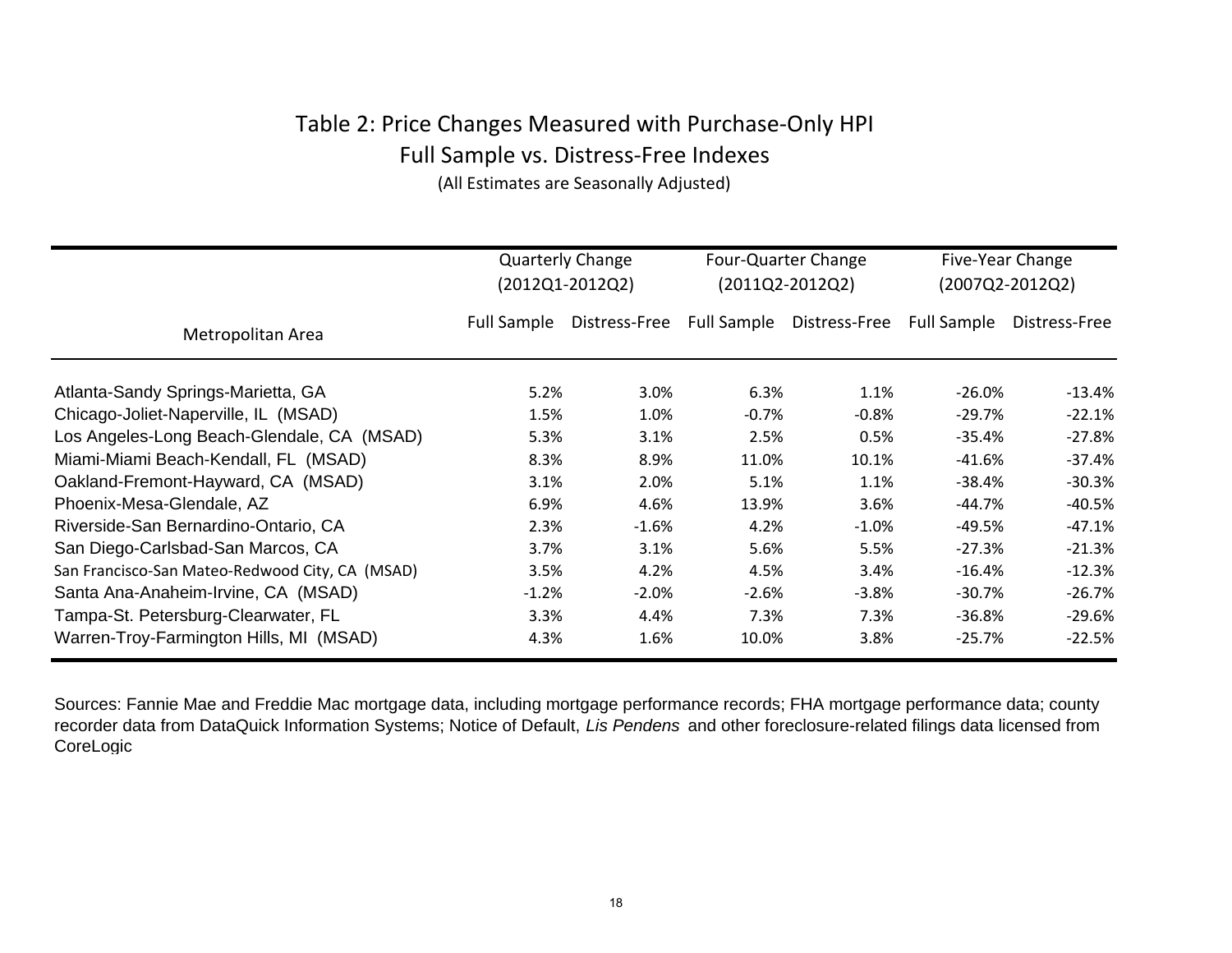## **Technical Note**

## A Change in the "Sales Price" Data Used to Estimate the FHFA HPI

In this release, a small but notable change has been made to how the HPI is calculated. As in prior periods, the indexes continue to be constructed using house price data from loans bought or guaranteed by Fannie Mae and Freddie Mac (the Enterprises). The change involves the price measure that is used for purchase-money mortgages.<sup>1</sup>

Prior to this period, the "sales price" used in connection with a purchase-money mortgage was a calculated value based on a mortgage's loan-to-value (LTV) ratio and the loan amount The loan amount was divided by the LTV ratio and the result was used as the measure of the actual selling price.

The imputation approach stemmed from the fact that, when the HPI was first constructed in the mid-1990s, sales price information was generally not available for most historical mortgages in the Enterprise data systems. Until recently, the Enterprises' HPI data submissions to FHFA did not include a sales price field because of the prevalence of missing values in early periods.

Although very close to actual sales prices in the vast majority of cases, the imputed value was an imperfect measure for two reasons. The primary source of potential divergence between its value and the actual sales price was the fact that the LTV ratio was not simply the ratio of the loan amount to sales price (if it were, the estimated value would always be equal to the sales price). The LTV ratio—a value submitted to the Enterprises by loan originators—represents the loan amount divided by the *lesser of* the sales price and the appraised value. Where appraised home values were the same as or above the sales price—which was the case for the most mortgages until very recently—the use of the "lesser of" rule had no effect: the imputed value was the actual selling price in those cases. Where the appraised value was below the selling price, however, the use of the "lesser of" rule meant that the imputed value would be below the property sales price.

The second, much smaller issue was that the LTV ratio in the Enterprises' data systems is a *rounded* value, as opposed to the precise ratio of the loan amount to the home value. The rounding meant that, even if the sales price was below the appraised value (and thus the "lesser of" rule was not a problem), the imputed sales price was

<u> 1980 - Andrea Andrew Maria (h. 1980).</u><br>1980 - Andrew Maria (h. 1980).

 $1$  The home values that are used in connection with refinance mortgages remain the appraised values. Such values continue to be used only in the construction of FHFA's "all-transactions" indexes.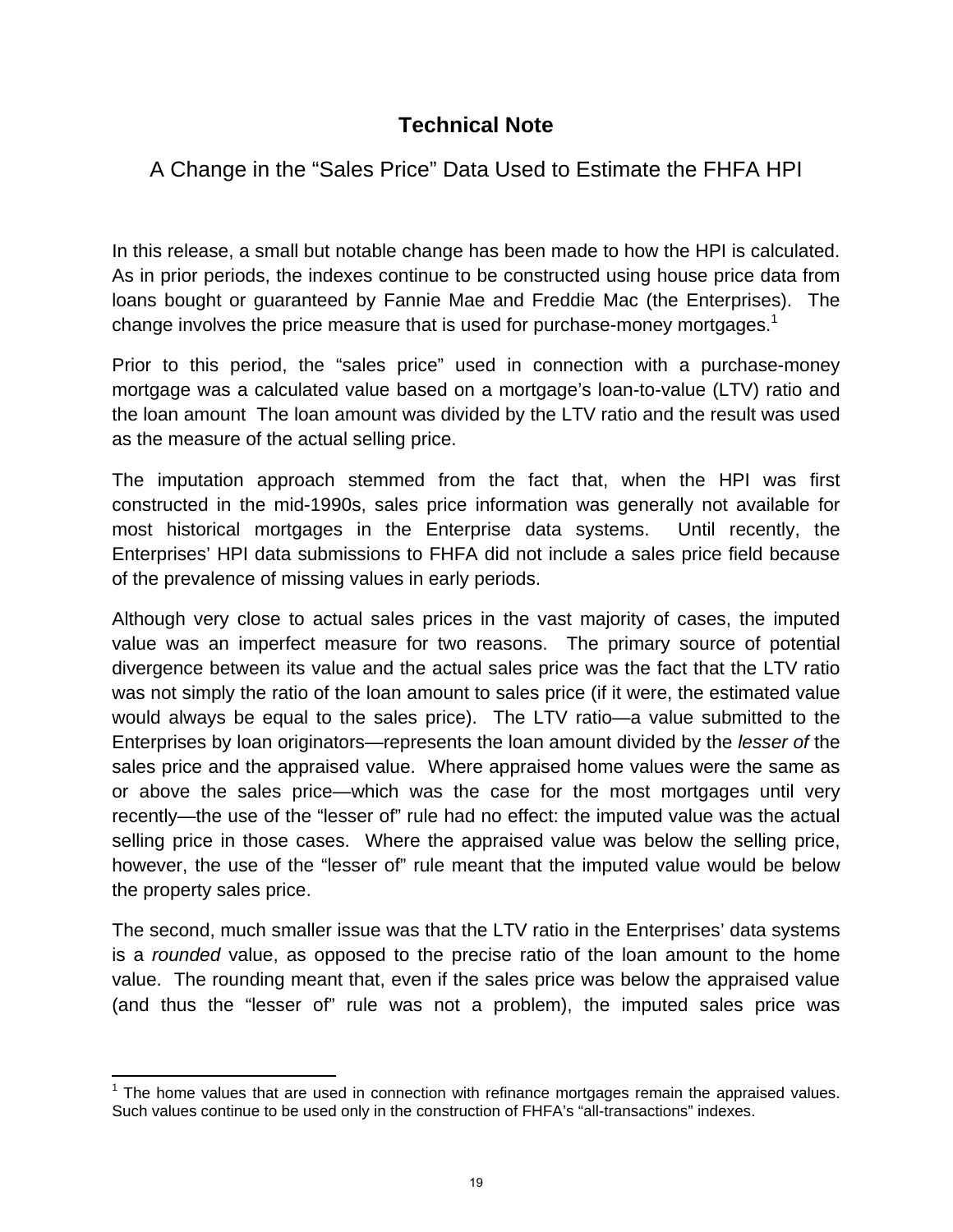sometimes different than the actual sales price. Although producing no systemic bias, this generated noise in index estimation.

To avoid this noise and the problems caused by the "lesser of" rule, with this release, FHFA has begun using the property sales price as reported in the Enterprises' data submissions. Beginning in the summer of 2011, the Enterprises began reporting this field to FHFA in its monthly data submissions and, since then, FHFA has evaluated the benefits and disadvantages associated with using it rather than the imputed value. On balance, FHFA believes that using the sales price variable instead of the imputed value is warranted.

Unfortunately, unlike imputed home values—which can be formed for every mortgage transaction—sales prices are unavailable for some mortgages. The share of missing values is particularly pronounced for mortgages originated in the early 1990s and before, when very few loans have recorded selling prices. To ensure that these data points are not dropped from the estimation sample, in implementing the model change, FHFA has decided to use the sales price field only where: (1) the mortgage was originated in 1995 or later AND (2) the reported sales price is not missing.

The changeover to the sales price field has a very modest impact on HPI estimates. For states and the U.S. as a whole, Table 1 shows the effect on quarterly price estimates reflected in the purchase-only index. The table also shows the impact on the index *levels* for those geographic areas.

Both metrics reveal modest effects. The price change estimates determined under the new price measure are neither systematically above nor below estimates that are produced under the old measure. The average absolute difference in the seasonally adjusted quarterly change for the 50 states and Washington, D.C. is near zero (0.1 percentage points).

The impact on the index *values* is also modest. The "old" and "new" index values differ by less than one index point (less than 0.5 percent of index levels) in the majority of cases. The largest difference is for Hawaii, where the difference is a still-modest 1.8 index points.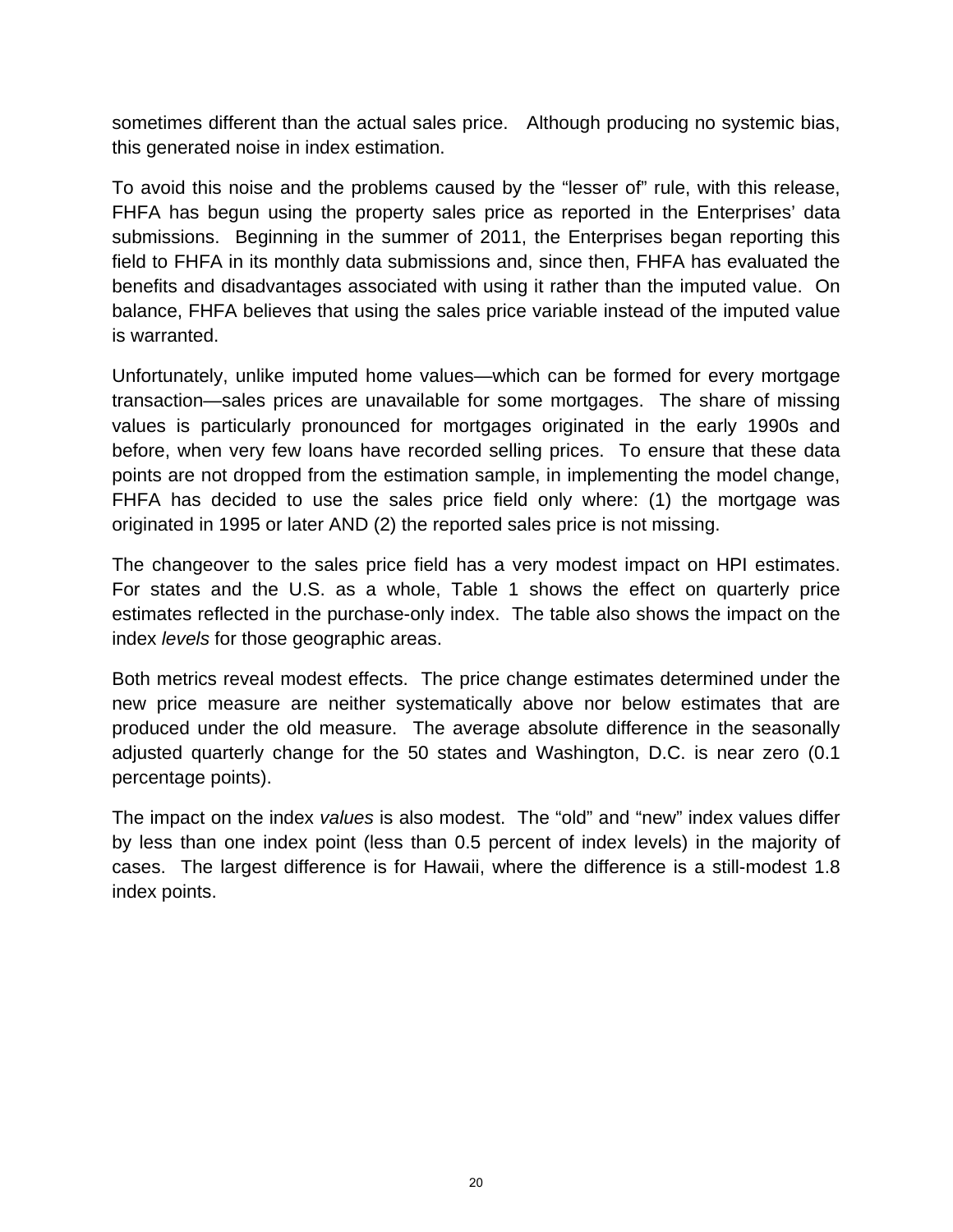# **Technical Note** Table 1: Impact of Using "Sales Price" Instead of Imputed Sales Price (Purchase‐Only, Seasonally Adjusted HPI)

|                      |                                           | <b>Quarterly Price Change</b><br>(2012Q1-2012Q2) |            | <b>Index Level</b><br>(2012Q2)            |                                             |            |  |
|----------------------|-------------------------------------------|--------------------------------------------------|------------|-------------------------------------------|---------------------------------------------|------------|--|
|                      | New Approach:<br>Use of Sales Price Field | Old Approach:<br><b>Imputed Sales Price</b>      | Difference | New Approach:<br>Use of Sales Price Field | Old Approach:<br><b>Imputed Sales Price</b> | Difference |  |
| <b>United States</b> | 1.8%                                      | 1.8%                                             | 0.0%       | 185.5                                     | 184.8                                       | 0.6        |  |
| Alabama              | 1.2%                                      | 1.2%                                             | 0.0%       | 179.2                                     | 178.5                                       | 0.7        |  |
| Alaska               | 4.6%                                      | 4.6%                                             | $-0.1%$    | 227.3                                     | 226.7                                       | 0.6        |  |
| Arizona              | 6.0%                                      | 6.0%                                             | 0.0%       | 181.9                                     | 180.8                                       | 1.1        |  |
| Arkansas             | 1.9%                                      | 1.8%                                             | 0.1%       | 185.9                                     | 185.3                                       | 0.6        |  |
| California           | 3.5%                                      | 3.5%                                             | 0.1%       | 158.9                                     | 158.1                                       | 0.8        |  |
| Colorado             | 4.0%                                      | 4.0%                                             | 0.0%       | 270.4                                     | 269.5                                       | 0.9        |  |
| Connecticut          | $-1.4%$                                   | $-1.2%$                                          | $-0.2%$    | 161.9                                     | 161.6                                       | 0.4        |  |
| Delaware             | $-0.6%$                                   | $-0.2%$                                          | $-0.4%$    | 169.4                                     | 169.4                                       | 0.0        |  |
| District of Columbia | $-0.1%$                                   | $-0.8%$                                          | 0.7%       | 358.0                                     | 356.6                                       | 1.4        |  |
| Florida              | 3.3%                                      | 3.4%                                             | $-0.1%$    | 180.4                                     | 179.6                                       | 0.8        |  |
| Georgia              | 2.6%                                      | 2.6%                                             | 0.1%       | 152.4                                     | 151.8                                       | 0.6        |  |
| Hawaii               | 2.9%                                      | 2.7%                                             | 0.2%       | 183.1                                     | 181.3                                       | 1.8        |  |
| Idaho                | 3.9%                                      | 3.7%                                             | 0.2%       | 195.8                                     | 195.2                                       | 0.5        |  |
| Illinois             | 1.6%                                      | 1.6%                                             | 0.0%       | 171.8                                     | 171.2                                       | 0.6        |  |
| Indiana              | 0.7%                                      | 0.7%                                             | $-0.1%$    | 159.6                                     | 159.3                                       | 0.2        |  |
| lowa                 | $-1.1%$                                   | $-0.5%$                                          | $-0.6%$    | 197.6                                     | 197.3                                       | 0.3        |  |
| Kansas               | 0.3%                                      | $-0.1%$                                          | 0.4%       | 190.6                                     | 190.0                                       | 0.6        |  |
| Kentucky             | 1.8%                                      | 1.6%                                             | 0.2%       | 190.7                                     | 189.6                                       | 1.1        |  |
| Louisiana            | 1.7%                                      | 1.8%                                             | $-0.1%$    | 228.6                                     | 228.0                                       | 0.6        |  |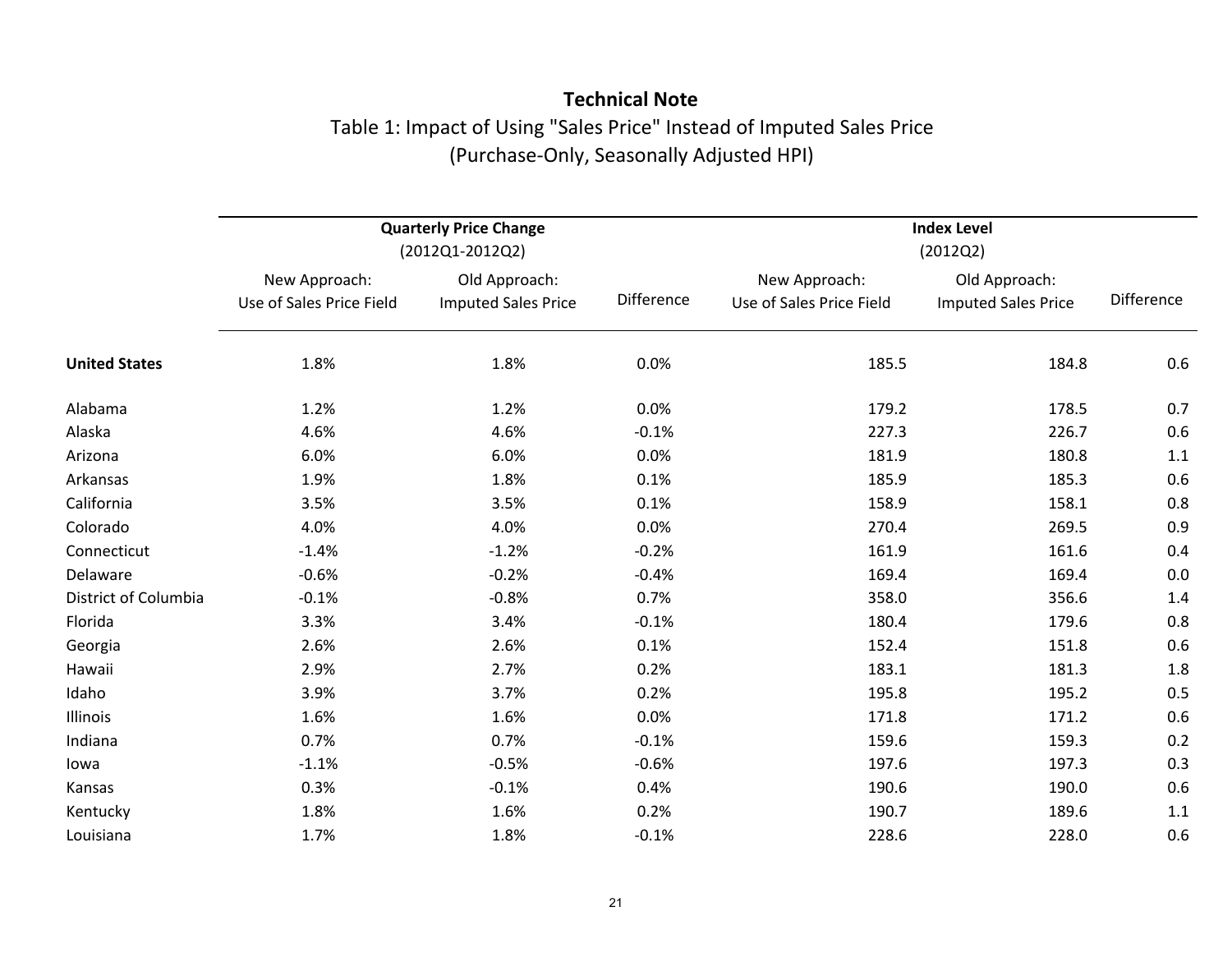## **Technical Note** Table 1: Impact of Using "Sales Price" Instead of Imputed Sales Price (Purchase‐Only, Seasonally Adjusted HPI)

|                   |                                           | <b>Quarterly Price Change</b><br>(2012Q1-2012Q2) |            | <b>Index Level</b><br>(2012Q2)            |                                             |            |
|-------------------|-------------------------------------------|--------------------------------------------------|------------|-------------------------------------------|---------------------------------------------|------------|
|                   | New Approach:<br>Use of Sales Price Field | Old Approach:<br><b>Imputed Sales Price</b>      | Difference | New Approach:<br>Use of Sales Price Field | Old Approach:<br><b>Imputed Sales Price</b> | Difference |
| Maine             | 0.4%                                      | 0.3%                                             | 0.1%       | 203.2                                     | 202.7                                       | 0.5        |
| Maryland          | 4.7%                                      | 4.9%                                             | $-0.2%$    | 210.9                                     | 210.4                                       | 0.4        |
| Massachusetts     | 0.5%                                      | 0.5%                                             | 0.0%       | 214.4                                     | 213.9                                       | 0.5        |
| Michigan          | 3.5%                                      | 3.6%                                             | $-0.1%$    | 149.2                                     | 148.9                                       | 0.4        |
| Minnesota         | 1.8%                                      | 1.8%                                             | 0.0%       | 204.8                                     | 204.4                                       | 0.5        |
| Mississippi       | $-1.6%$                                   | $-1.6%$                                          | 0.0%       | 174.6                                     | 173.6                                       | 1.0        |
| Missouri          | 0.8%                                      | 0.8%                                             | 0.0%       | 182.7                                     | 182.2                                       | 0.5        |
| Montana           | 0.5%                                      | 0.4%                                             | 0.1%       | 292.6                                     | 290.9                                       | 1.7        |
| Nebraska          | 0.8%                                      | 0.8%                                             | 0.0%       | 196.2                                     | 195.7                                       | 0.4        |
| Nevada            | 4.8%                                      | 4.8%                                             | 0.0%       | 116.8                                     | 116.1                                       | 0.7        |
| New Hampshire     | 1.4%                                      | 1.3%                                             | 0.0%       | 194.3                                     | 193.5                                       | 0.7        |
| New Jersey        | 1.6%                                      | 1.5%                                             | 0.2%       | 211.6                                     | 210.7                                       | 0.9        |
| <b>New Mexico</b> | 3.2%                                      | 2.9%                                             | 0.3%       | 210.9                                     | 209.5                                       | 1.3        |
| New York          | 0.1%                                      | 0.0%                                             | 0.1%       | 204.5                                     | 203.8                                       | 0.7        |
| North Carolina    | 0.2%                                      | 0.2%                                             | 0.0%       | 178.4                                     | 178.1                                       | 0.2        |
| North Dakota      | 1.8%                                      | 2.1%                                             | $-0.3%$    | 242.7                                     | 242.5                                       | 0.2        |
| Ohio              | 0.9%                                      | 1.1%                                             | $-0.1%$    | 153.6                                     | 153.2                                       | 0.4        |
| Oklahoma          | 0.3%                                      | 0.4%                                             | $-0.1%$    | 194.2                                     | 193.5                                       | 0.6        |
| Oregon            | 2.0%                                      | 2.0%                                             | 0.0%       | 253.4                                     | 252.8                                       | 0.6        |
| Pennsylvania      | 0.6%                                      | 0.7%                                             | $-0.1%$    | 186.7                                     | 186.2                                       | 0.5        |
| Rhode Island      | $-0.7%$                                   | $-0.7%$                                          | 0.0%       | 179.2                                     | 178.3                                       | 0.9        |